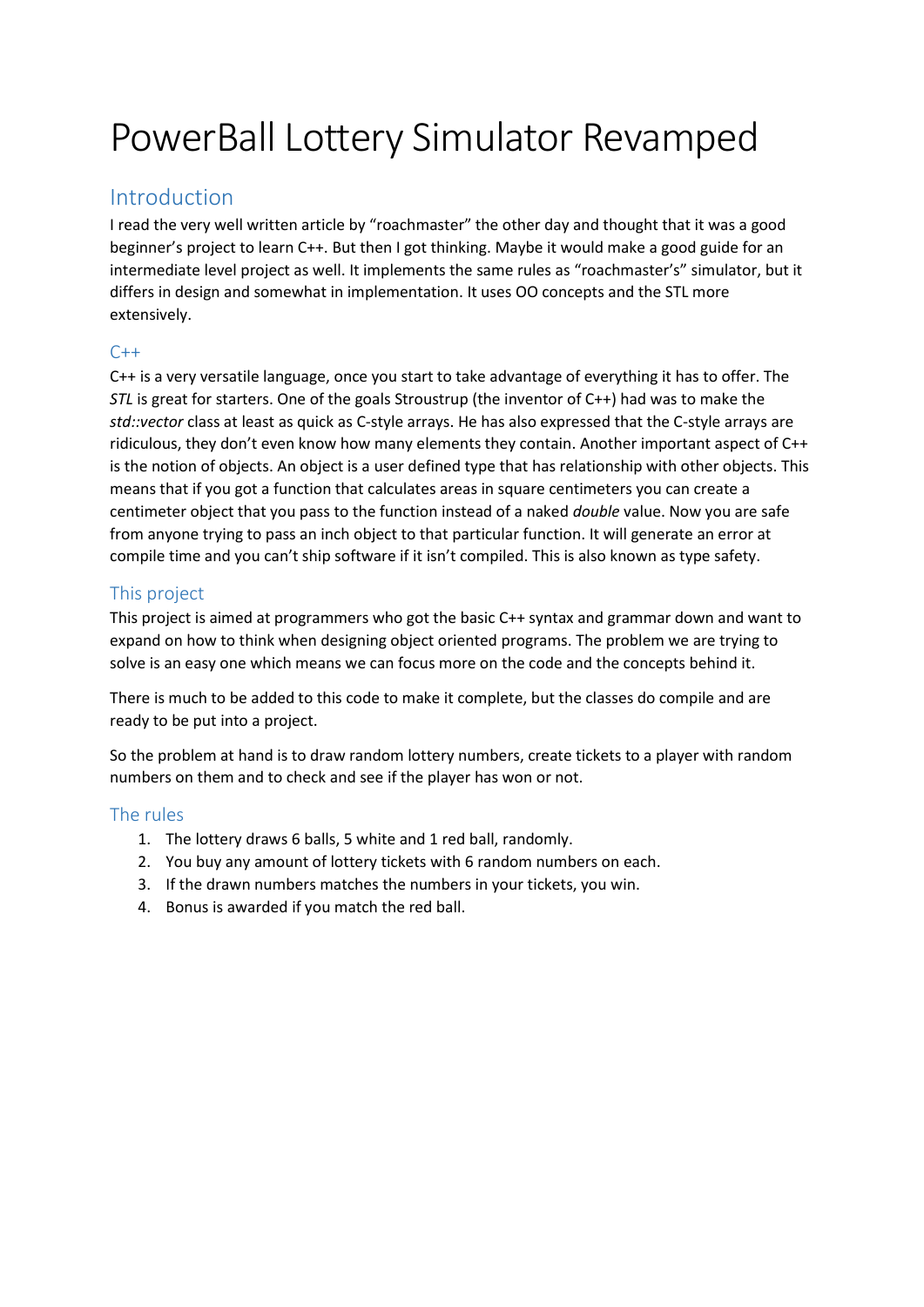#### Balls

When I first began designing the new version I thought that the different colored balls would make a perfect chance to show off some object inheritance. So I created a base class *Ball* which implements all code that is congruent for any ball. That is, every ball has a number and every ball has a color. Balls can also be compared with other balls and since all balls has a number they can also be compared with any integer.

```
class Ball
{
public:
       Ball(int i) { number = i; }
         int getNumber() { return number; }
         bool isRed() { return Red; }
        const bool operator == (int i) { return number == i; }const bool operator == (Ball &rhs) { return number == rhs.number; }
        const bool operator < (Ball &rhs) { return number < rhs.number; }
        const bool operator > (Ball &rhs) { return number > rhs.number; }
protected:
         int number;
         bool Red;
};
```
Now we need to differentiate between different kinds of balls. In this lottery there are white balls and red balls. The only real difference is the color. We set a flag to tell if the ball is red or if it is not red. Note also, that we use the base class' ctor to set the number of the ball.

```
class WhiteBall : public Ball
{
public:
         WhiteBall(int i) : Ball(i)
         {
                 Red = false; }
};
class RedBall : public Ball
{
public:
         RedBall(int i) : Ball(i)
         {
                 Red = true; }
};
```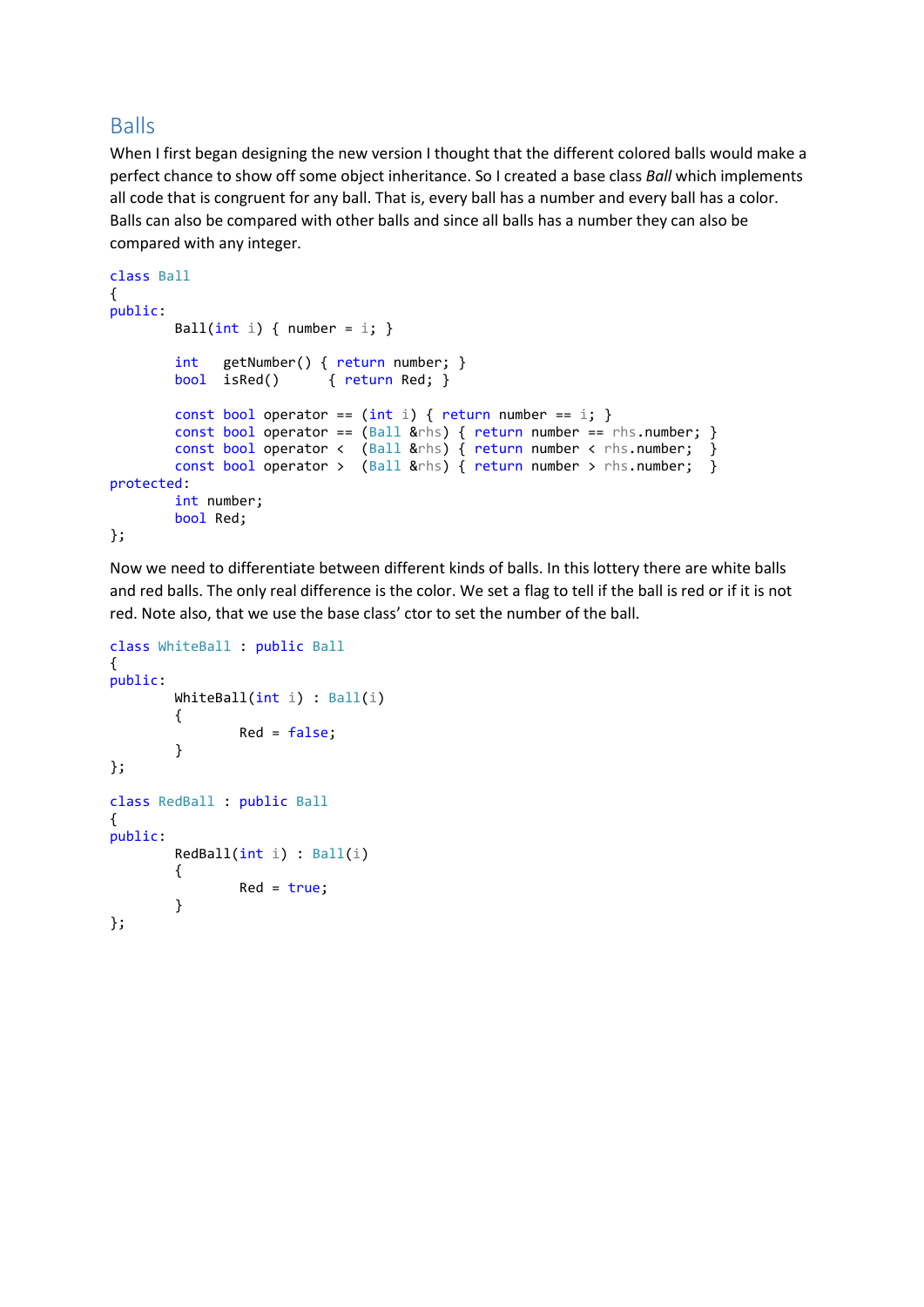## Random Numbers

A lottery isn't a lottery without its random numbers. The *RandomNumber* class creates random numbers. The ctor takes 3 integer arguments, *minimum*, *maximum* and *amount*. The *minimum* is the lowest value to generate, the *maximum* is the highest number to generate and *amount* is the amount of numbers to create. We use the new C++11 library <random> to create our random numbers. First we create a *random\_device* object. This object uses /dev/urandom on GNU/Linux to generate a random seed to the random generator. I don't know how windows implements this object, but it still works. We use the default random engine (**[mersenne\\_twister\\_engine](http://www.cplusplus.com/reference/random/mersenne_twister_engine/)** at the time of writing) to generate our numbers.

We see a new C++11 construct here as well. The new for-loop. It makes it easier to traverse arrays and other objects with iterators. It wouldn't do to have duplicate balls. Would we count that as two matches or one match if we got the number on our ticket? If we detect duplicates, regenerate the number and stick the new number into the vector.

```
class RandomNumbers
{
public:
           RandomNumbers(int min, int max, int amount)
            {
                        std::random_device rd;
                        std::default_random_engine re(rd());
                       std::uniform int distribution<int> uid(min, max);
                       for (int i = 0; i < amount; i++)\overline{a} ( \overline{a} ) and \overline{a} ( \overline{a} ) and \overline{a} ( \overline{a} ) and \overline{a} ( \overline{a} ) and \overline{a} ( \overline{a} ) and \overline{a} ( \overline{a} ) and \overline{a} ( \overline{a} ) and \overline{a} ( \overline{a} ) and \overline{a} ( \int num = uid(re); for (int n : numbers)
\{if (n == num)num = uid(re); }
                                   numbers.push back(num);
 }
            }
           std::vector<int> getNumbers() { return numbers; }
private:
           std::vector<int> numbers;
};
```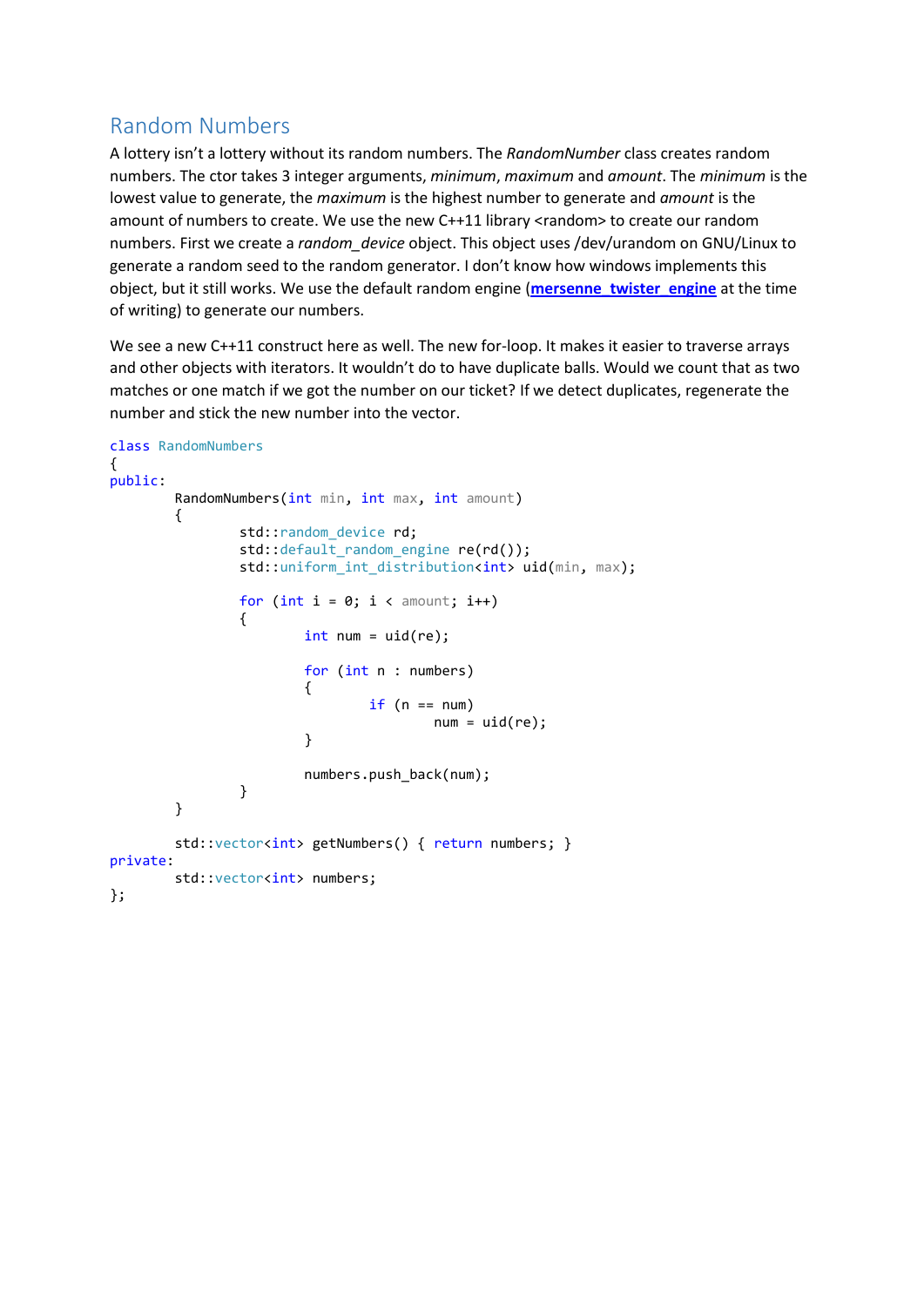## **Tickets**

Next I decided to create the ticket class. It is very simple. It only holds 6 random numbers between 1 and 58 for us. It also contains logic for displaying our ticket. The most interesting thing about this class is that we are using an object we our self's have created, the *RandomNumbers* object. We also implement the *std::sort* function that can sort arrays, vectors and other containers that contain basic types (e.g. *int*, *char*, *double*, *float*)

```
class Ticket
{
public:
        Ticket()
        {
                RandomNumbers ticketNums(1, 58, 6);
                numbers = ticketNums.getNumbers();
                std::sort(numbers.begin(), numbers.end());
        }
        void display()
        {
                std::cout << "Ticket: ";
                for (int i : numbers)
\{std::cout << std::setw(2) << i << " ";
 }
                std::cout << std::endl;
        }
       std::vector<int> getNumbers() { return numbers; }
private:
       std::vector<int> numbers;
};
```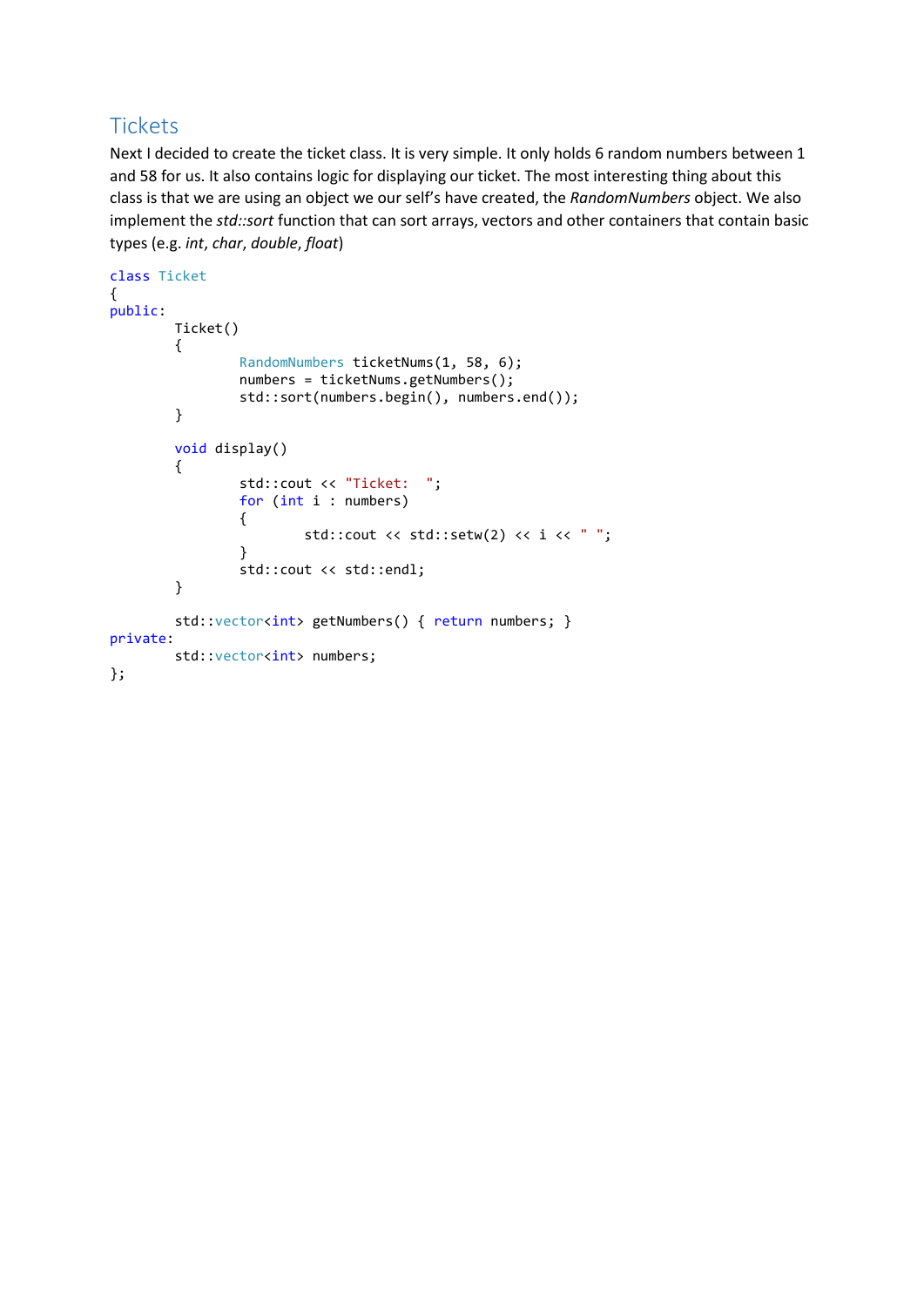#### The Lottery

Now we have everything except the lottery itself. The interesting thing here is the use of the vector *balls*. It contains pointers to the base class *Ball* but we fill it with 5 *WhiteBalls* and a *RedBall*. We can do this since both are of the type *Ball*. Since we use the keyword *new* to create the balls we also need to use *delete* to free the memory allocated by the balls. This is a typical example of how to use the ctor and dtor of a class. The ctor allocates the memory needed for the object and the dtor releases the memory when the object is out of scope.

We get to acquaint our self's further with C++11 as we see in the line that sorts our balls. *Std::sort* does not know how to sort balls yet, but it allows us to submit a custom function to show how we want to sort them. As seen in the ball's class, a ball knows how to compare itself with another ball. But it feels cumbersome to write a function just to test if a ball has a lower value than another. C++11 has the answer to this. Lambdas. A lambda-expression is a short piece of code that behaves like a function, but can be fitted nicely into a line of code and used as an argument to functions that takes a function as one of its arguments. It is also useful for functions that we aren't likely to reuse but still need for some reason.

```
class Lottery
{
public:
        Lottery()
        {
                RandomNumbers RandomWhite(1, 58, 5);
               RandomNumbers RandomRed(1, 34, 1);
               for (int n : RandomWhite.getNumbers())
\{ balls.push_back(new WhiteBall(n));
 }
               std::sort(balls.begin(), balls.end(), [](Ball* a, Ball* b){ return *a
< *b; });
               balls.push_back(new RedBall(RandomRed.getNumbers()[0]));
        }
        ~Lottery()
        {
               for (auto ball : balls)
\{ delete ball;
 }
        }
        void display()
        {
                std::cout << "Lottery: ";
               for (auto ball : balls)
\{ if (ball->isRed())
                              std::cout << "Red number: " << ball->getNumber() << 
std::endl;
                       else
                             std::cout << std::setw(2) << ball->getNumber() << " ";
 }
        }
```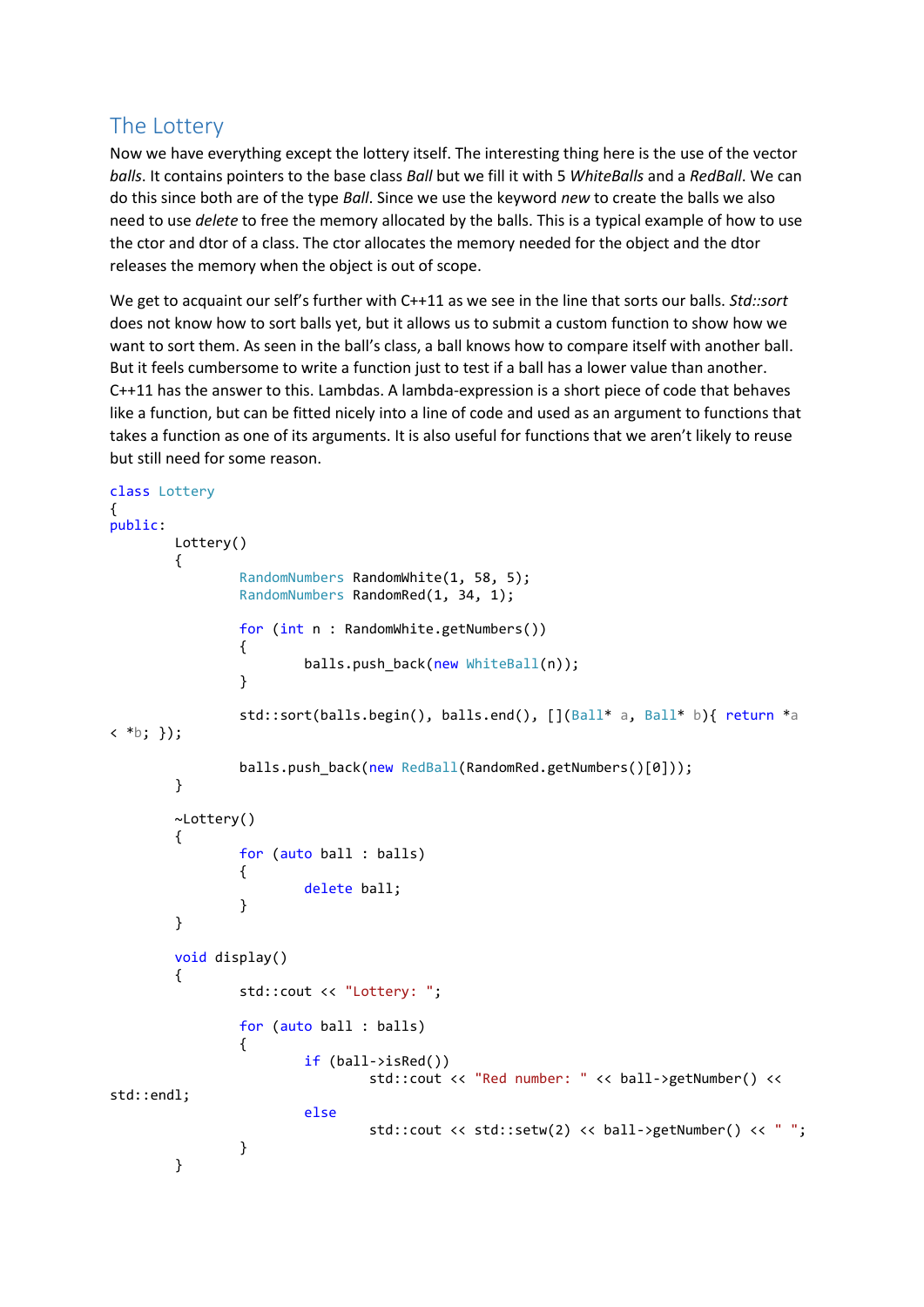```
std::vector<Ball*> getBalls() { return balls; }
private:
        std::vector<Ball*> balls;
};
```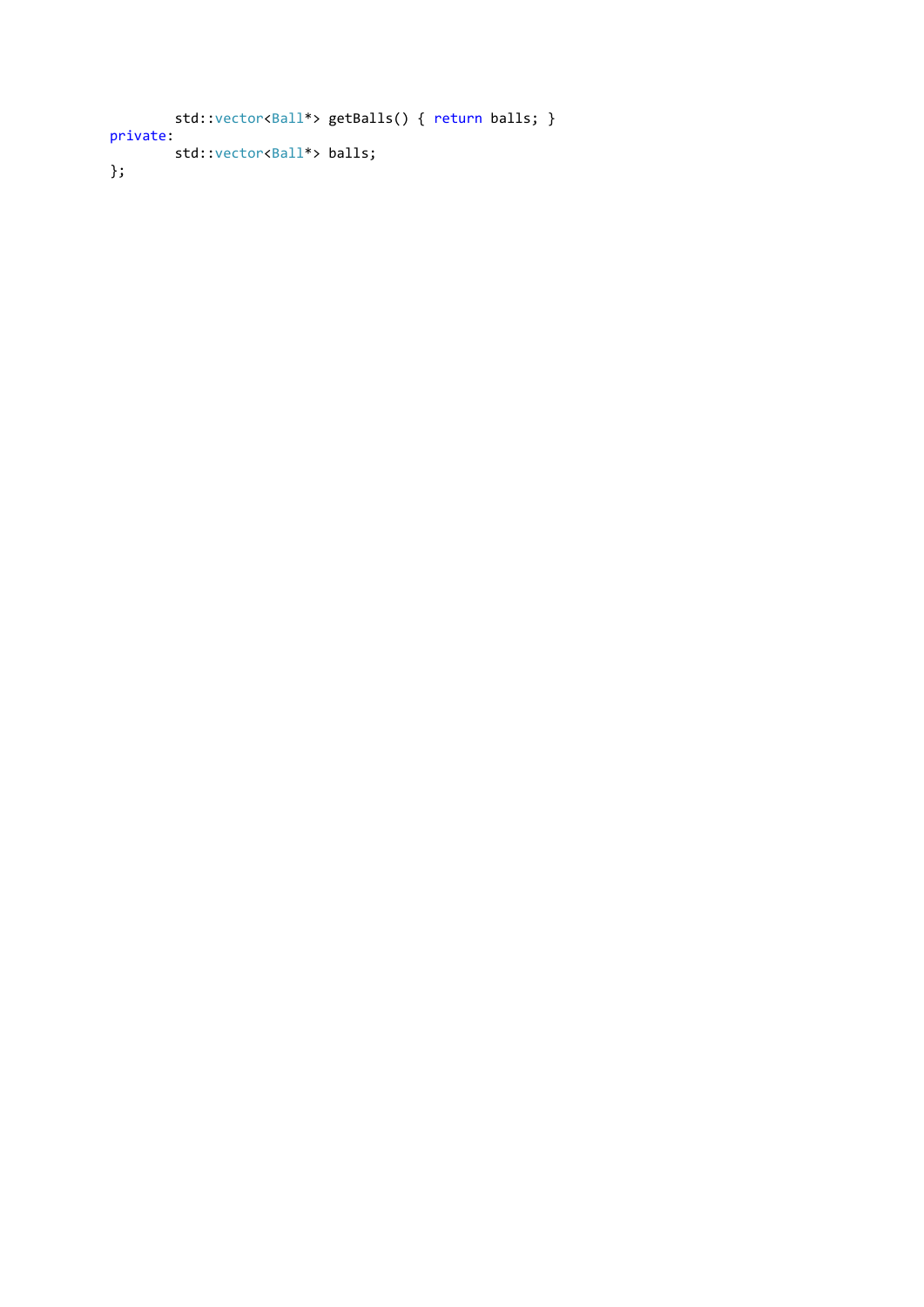## Winning conditions

Ok, so we got our balls, our tickets and our lottery. Now we need to see if the player has won anything. The logic is pretty straight forward even if the code may look a bit cluttered. If you use a good IDE it will help you highlight which curly braces are around what. I use Microsoft Visual Studio Express 2013, but there are many other very competent IDEs out there so make sure to pick one that suits your needs.

```
class Winning
{
public:
       Winning(std::vector<Ticket*> tickets, std::vector<Ball*> balls)
       {
             for (auto ticket : tickets)
\{int matches = 0;
                   bool hasRed = false;
                   for (int number : ticket->getNumbers())
\{ for (auto ball : balls)
\{if (*ball == number)
\{ matches++;
                                      if (ball->isRed())
                                            hasRed = true; }
 }
 }
                   winnsPerTicket.push_back(matches);
            hasRedTicket.push_back(hasRed);<br>}
 }
       }
       int getWinnings()
       {
            for (size t i = 0; i < winnsPerTicket.size(); i++)
\{ std::cout << "Got " << winnsPerTicket[i] << " matches.";
                   if (hasRedTicket[i])
                         std::cout << " And has got the red ball!" <<
std::endl;
                   else
                          std::cout << " But has not got the red ball." << 
std::endl;
 }
             return 0;
       }
private:
       std::vector<int> winnsPerTicket;
      std::vector<bool> hasRedTicket;
};
```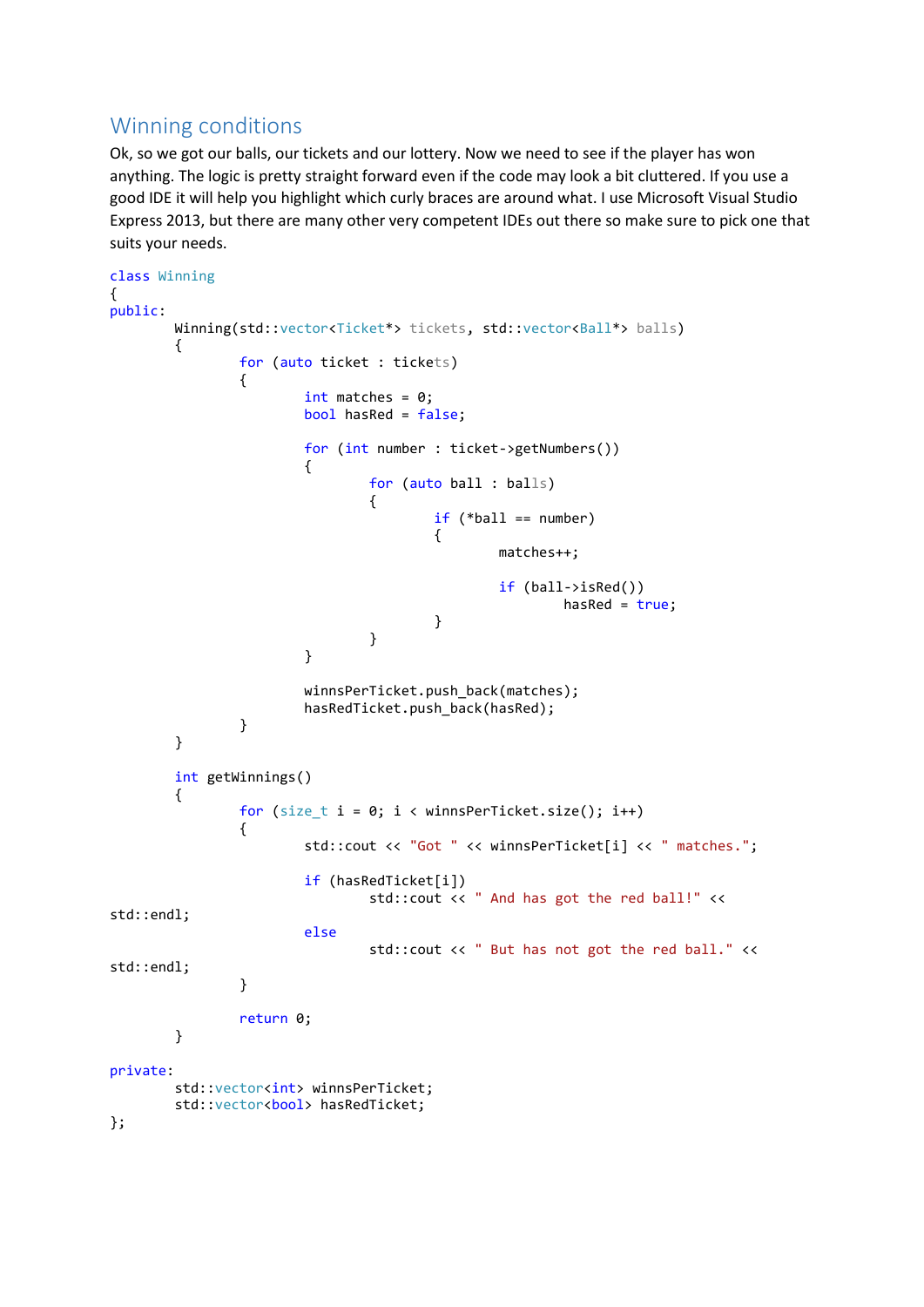## The Game

We're almost done now. The only thing that remains is to create a menu for buying tickets and implement the logic needed to play. Again we need to be sure to *delete* the objects we've created with *new* in the dtor.

```
class Game
{
public:
         Game() {};
        ~\simGame()
         {
                 for (auto ticket : tickets)
\{ delete ticket;
 }
         }
         void Menu()
         {
                int numTic = 0; std::cout << "Welcome to the PowerBall Lottery!" << std::endl;
                 std::cout << "To play you need to purchase a ticket at $2. More 
tickets increase the odds to win." << std::endl;
                 std::cout << "How many tickets would you like? " << std::endl;
do de la contradición de la contradición de la contradición de la contradición de la contradición de la contra
\{ std::cout << "Enter amount of tickets you would like to 
purchase: ";
                          std::cin >> numTic;
                          std::cin.sync();
                         if ((numTic \langle 1 \rangle || (numTic > 100))
\{ std::cout << "Input invalid. Needs to be a number 
between 1 and 100. Please try again" << std::endl;
 }
                 } while ((numTic < 1) || (numTic > 100));
                 createTickets(numTic);
                  std::cout << "Your tickets are registered. Thank you for playing the 
PowerBall lottery!" << std::endl;
         }
         void Play()
\overline{\mathcal{L}}std::cout << "Let\'s see this weeks PowerBall lottery numbers!" <<
std::endl;
                 lotto.display();
                 for (auto ticket : tickets)
\{ticket->display();<br>}
 }
                Winning w(tickets, lotto.getBalls());
                 w.getWinnings();
         }
private:
         std::vector<Ticket*> tickets;
```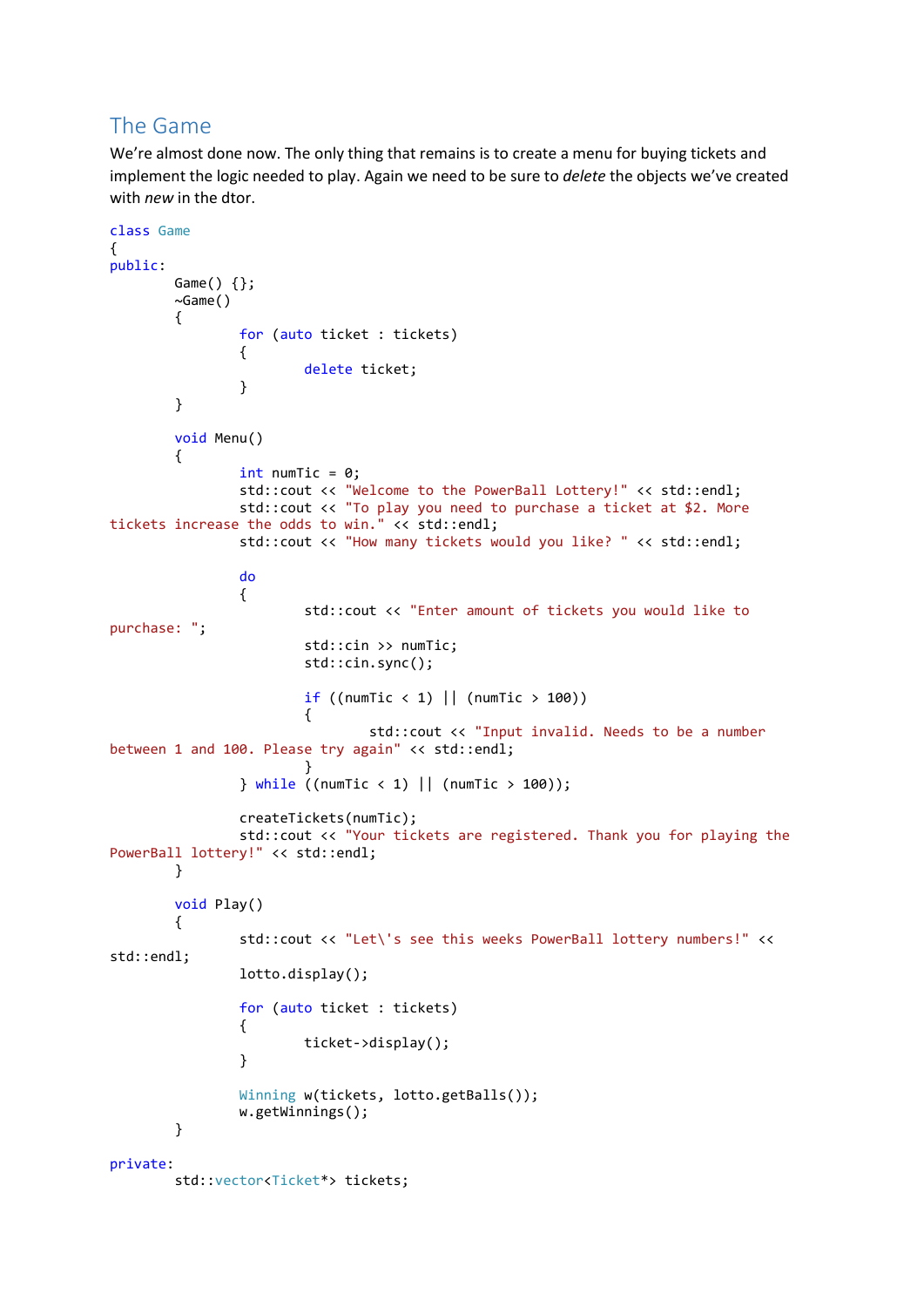```
 Lottery lotto;
                    void createTickets(int numTic)
                      {
                                         for (int i = 0; i \lt numTic; i++)\overline{a} ( \overline{a} ) and \overline{a} ( \overline{a} ) and \overline{a} ( \overline{a} ) and \overline{a} ( \overline{a} ) and \overline{a} ( \overline{a} ) and \overline{a} ( \overline{a} ) and \overline{a} ( \overline{a} ) and \overline{a} ( \overline{a} ) and \overline{a} ( \tickets.push_back(new Ticket);<br>}
  }
                     }
};
```